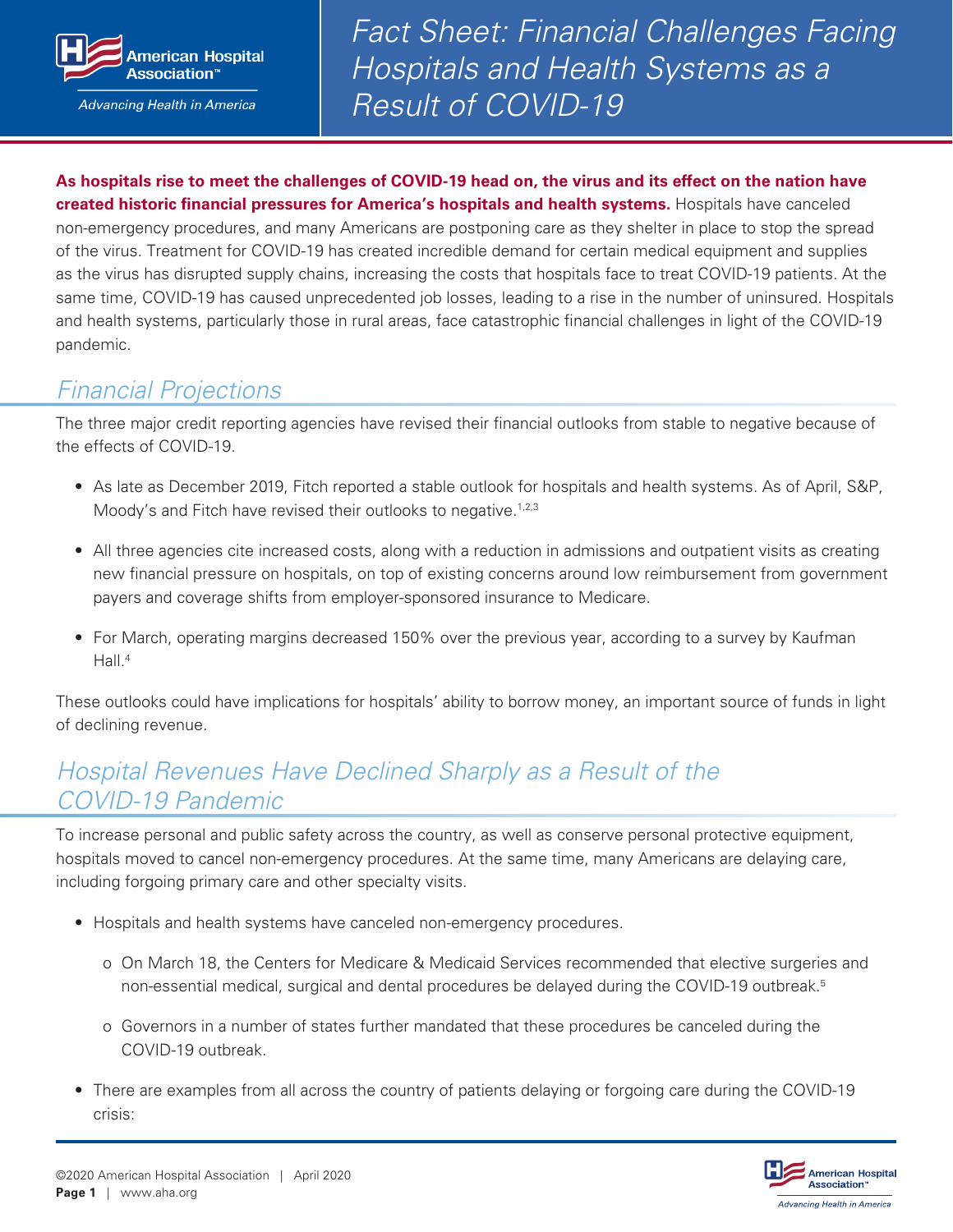- o In Chattanooga, Tenn., emergency department visits decreased 45% for adults and 71% for children, compared to this time last year.<sup>6</sup>
- o In Buffalo, N.Y., one hospital estimated in March that emergency department use was down 36%.7
- Adjusted discharges decreased 4% from February to March, and were down 13% from the previous year.<sup>8</sup>
- Health care providers have raised concerns that patients are forgoing care that is important to their personal health, such as chronic disease management.
- These factors have significantly reduced revenue for all hospitals and health systems across the country.
	- o The Illinois Hospital Association estimated that COVID-19 related cancelations and delays were causing hospitals to lose \$1.4 billion a month.<sup>9</sup>
	- o The Ohio Hospital Association estimated hospital losses to be \$1.27 billion per month.<sup>10</sup>
	- o The Virginia Hospital & Healthcare Association estimated that hospitals and health systems would lose \$600 million for the period from late-March to late-April 2020.<sup>11</sup>
	- o The Montana Hospital Association estimated that hospitals lost \$100 million in the first three weeks of the pandemic.12
- So-called elective procedures are not considered optional surgeries, but non-emergent. These procedures can alleviate pain, improve quality of life and be otherwise life-changing for patients.
- For some, delaying care could create additional complications later. It remains to be seen what the long-term effects are of delaying care as a result of COVID-19, both in terms of costs for individuals and hospitals, and in terms of health outcomes.

# *Hospitals and Health Systems Face Increased Costs*

Costs have increased sharply for hospitals since the beginning of the pandemic.

- Overall, the cost of treating COVID-19 patients could exceed \$139 \$558 billion, depending on how many people are hospitalized because of the virus.13
	- o The Kaiser Family Foundation estimates that the cost of treating a patient with COVID-19 could be more than \$20,000 and over \$88,000 for patients who require ventilator support.<sup>14</sup>
	- o A study by FAIR Health estimated the average cost of treating patients with commercial coverage to be \$38,221.
	- o Expenses have increased by 18.2% for all procedures over the previous year, according to a recent survey from Kaufman Hall.15
- These estimates don't include additional costs of medical supplies and equipment; such prices have spiked upward since the beginning of the pandemic.

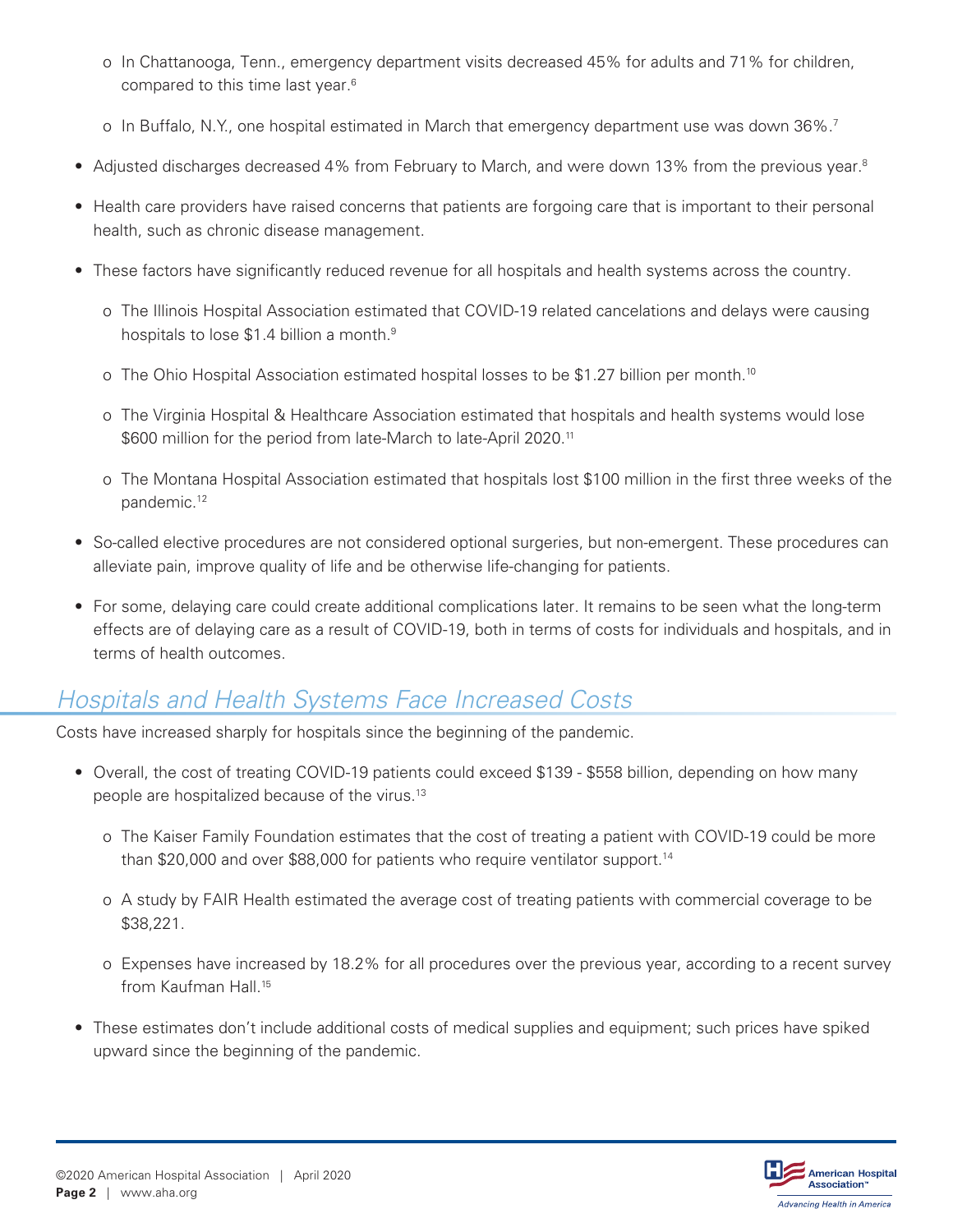- o The demand for medical equipment and supplies has resulted in sharp price increases as hospitals began to treat and prepare for COVID-19 patients.<sup>16</sup>
- o For example, hospitals in New York City reported paying four times the usual price for medical gloves, and 15 times the usual price for masks.<sup>17</sup>

## *Hospitals Could Experience Increased Uncompensated Care Costs as Job Losses Mount*

- More than 22 million Americans have filed for unemployment insurance since the end of February.18 The St. Louis Federal Reserve estimated that this number could rise as high as 47 million by the end of the second quarter of 2020.19
- Experts expect that this will dramatically change the coverage landscape in America. Employer-sponsored coverage is expected to decrease by 12 - 35 million, while Medicaid enrollment could increase by 11 - 23 million. The number of people without insurance could increase to over 40 million.<sup>20</sup>
- The Kaiser Family Foundation estimated the cost of treatment for uninsured COVID-19 patients to be up to \$41.8 billion.<sup>21</sup> That is roughly 40% of the \$100 billion in emergency relief set aside for health care providers under the CARES Act.
- Bad debt increased 13% over the previous year in March, according to a recent study from Kaufman Hall.<sup>22</sup>

# *These Trends are Particularly Problematic for Rural Hospitals*

- Rural hospitals face persistent, recent and emergent challenges, and were in financial distress prior to the COVID-19 pandemic.<sup>23</sup> Approximately 128 rural hospitals have closed since 2010.<sup>24</sup>
- While all hospitals face declining revenues and increased costs, these problems are particularly troubling for rural hospitals, given their payer mix and access to capital. In other words, while some large systems may borrow or draw down cash from reserves to weather the COVID-19 pandemic, rural hospitals have less access to these funding sources.
- A recent report by Guidehouse found that one in every four rural hospitals are at risk of closing unless their financial situation improves.<sup>25</sup>

**Hospitals and health systems face unprecedented challenges as a result of COVID-19. The immediate and devastating financial impacts will have far-reaching consequences on hospitals and health systems and the communities they serve.**